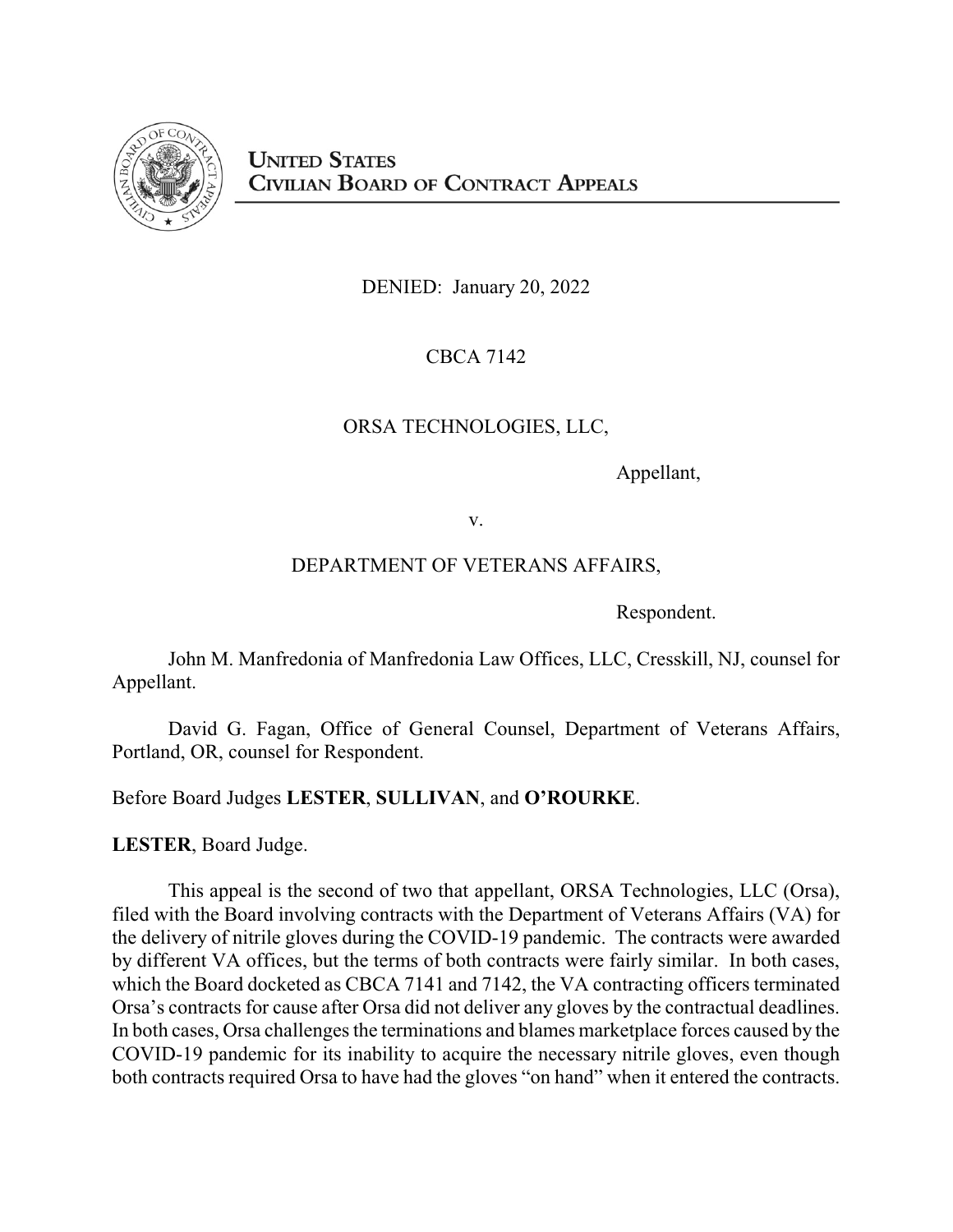# $\text{CBCA } 7142$  2

By decision dated January 18, 2022, we denied Orsa's challenge to the termination for cause in the first appeal, CBCA 7141, finding the VA's decision not to allow Orsa to provide a substitute glove for the brand required by the contract and to terminate the contract following a failure to deliver justifiable. *ORSA Technologies, LLC v. Department of Veterans Affairs*, CBCA 7141 (Jan. 18, 2022). This case differs from CBCA 7141 in that, here, the VA agreed to accept substitute gloves, twice agreed to extend Orsa's delivery deadline, and twice agreed to price increases. Nevertheless, Orsa ultimately never delivered any gloves. Orsa's arguments that the Board should view Orsa's failure to deliver after the VA agreed to the last delivery deadline extension as excusable are unfounded. Orsa was well aware of what it now calls a "perfect storm" of events that created glove supply difficulties when it agreed to that last revised deadline. We grant the VA's motion for summary judgment and deny Orsa's challenge to the termination for cause in this appeal.

## Statement of Undisputed Facts

## The Request for Quotes

On or about October 30, 2020, the VA's VISN17 Network Contracting Office in San Antonio, Texas, issued a request for quotation (RFQ) for a simplified acquisition of as many as fifty million "nitrile gloves per attached salient characteristics and price/delivery schedule," to be delivered to the Defense Logistics Agency (DLA) in Marengo, Indiana. Appeal File, Exhibit 1 at VA000004, VA000009.<sup>1</sup> That RFQ was, in many ways, very similar (although not an exact match) to the RFQ at issue in CBCA 7141 except that, where the RFQ in CBCA 7141 anticipated delivery of gloves within forty-five days after award, the RFQ in this case anticipated delivery within thirty days. *See id.* at VA000004 ("Delivery shall be 30 calendar days or sooner, after receipt of order."). Like the RFQ at issue in CBCA 7141, the RFQ here included the "Commercial Items (Oct 2018)" clause at Federal Acquisition Regulation (FAR) 52.212-4 (48 CFR 52.212-4 (2020)), *id.* at VA000012-17, and provided that the VA was not making "a request for manufacturing but [instead was making] a request for quantity on hand to be delivered within 30 calendar Days from order." *Id.* at VA000007; *see id.* at VA000061 (defining "on hand" as "in-stock and available for immediate delivery"). The RFQ further provided that "[c]ontracts that are awarded based on submitted quotes will have 30 calendar days to deliver the awarded quantities, or the contract will be terminated for cause and negative performance will be reflected within the Contractor Performance Assessment Reporting System (CPARS) and the Federal Awardee Performance and Integrity Information System (FAPIIS)." *Id.* at VA000007. In addition, the RFQ indicated that, if the supplier was not the original equipment manufacturer (OEM)

<sup>&</sup>lt;sup>1</sup> Unless otherwise noted, all exhibits referenced in this decision are found in the appeal file.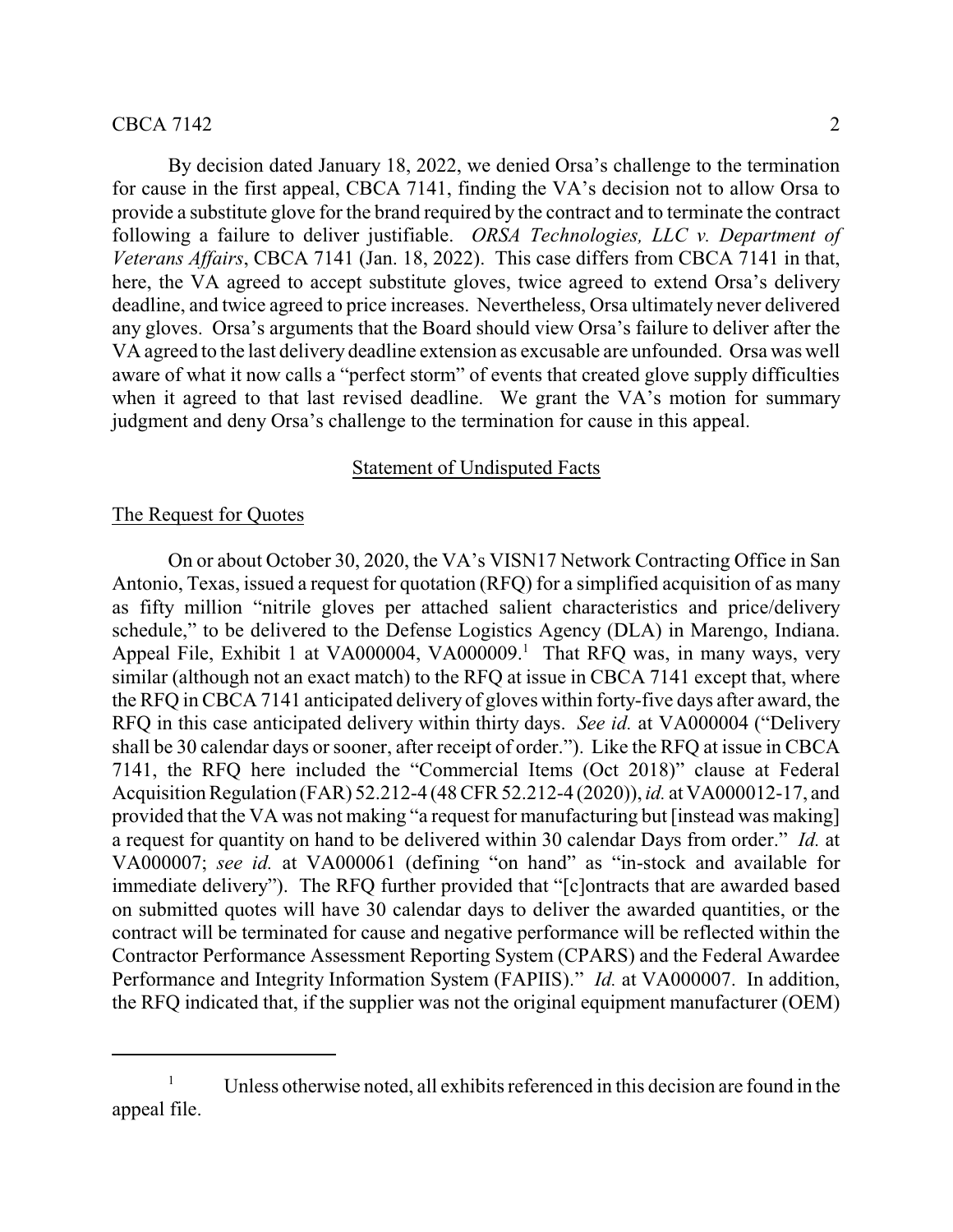# $\text{CBCA } 7142$  3

of the nitrile gloves, "the Authorized Supplier must provide an Authorized Distributor Letter from the OEM that is still in effect," that the "Authorized Supplier shall maintain its Authorized Distributor status of all manufacturers and distributors of supplies throughout the life of this agreement," and that "[f]ailure to do so will render the quote submitted as nonresponsive and not eligible for award." *Id.*

The nitrile gloves to be offered in the quote had to be a brand name or equal to specific OEM numbers associated with "Bosma Enterprises, Nitrile Textured Exam Glove." Exhibit 1 at VA000002, VA000007. Any gloves proposed would have to pass a technical capability review:

Technical Capability: VA evaluation team will review submitted [Personal Protective Equipment (PPE)] Source Questionnaire Nitrile Gloves and offered gloves must also meet or exceed the salient characteristics of the technical specifications found with Section B.2 Statement of Work.

*Id.* at VA000041. Nevertheless, the offeror did not have to propose to deliver all fifty million gloves requested in the RFQ – it could "submit a quote for all or some of the line items" and in quantities less or more than identified in each line item of the RFQ. *Id.* at VA000009.

The RFQ also included the clause at VA Acquisition Regulation (VAAR) 852.212-72 (48 CFR 852.212-72) titled "Gray Market and Counterfeit Items (Mar 2020)," which provided that "[t]his procurement is for new [OEM] items only" and that "[n]o gray market items shall be provided," with "gray market items" being defined as "OEM goods intentionally or unintentionally sold outside an authorized sales territory or sold by nonauthorized dealers in an authorized sales territory." Exhibit 1 at VA000020. The clause also required that the vendor "be an OEM, authorized dealer, authorized distributor or authorized reseller for the proposed equipment/system, verified by an authorization letter or other documents from the OEM." *Id.*

## Orsa's Quotes and the Contract Award

On November 6, 2020, Orsa submitted a quotation in response to the RFQ offering to supply the VA with 10,000,000 boxes of Supérieur Brand Nitrile Textured Exam Gloves, with each box containing 100 gloves, at a price of \$9 per box and a total cost of \$90,000,000. Exhibit 4 at VA000131, VA000174. In response to the PPE Source Questionnaire that accompanied the RFQ, Orsa represented that the quantity of nitrile gloves that it had "on hand (in-stock and available for immediate delivery)" was "10 million within 30 days of award"; that it was an "Authorized Dealer and Reseller" of the gloves; that none of its proposed products "are gray market or counterfeit"; and that the gloves would be shipped "factory direct" to the required VA location. *Id.* at VA000161.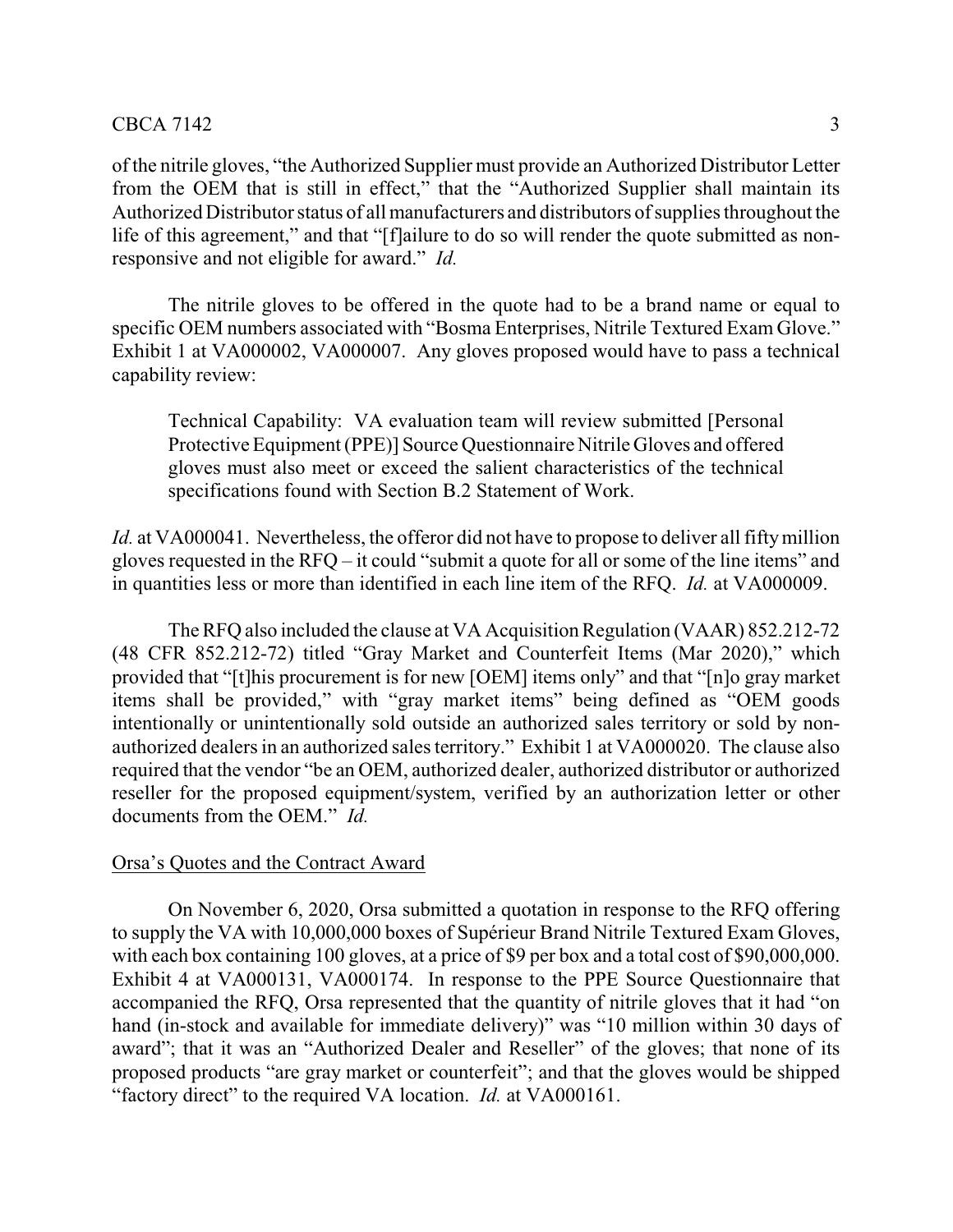It is unclear from the record exactly what happened after Orsa submitted that quote. For reasons unexplained in the documents in the record, there was no immediate contract award to Orsa in response to its November 6, 2020, quote. Although it seems clear that the October 30, 2020, RFQ provided the terms of the contract at issue in this appeal, the next activity identified in the record is an email dated December 22, 2020, from Orsa's Chief Executive Officer (CEO) to the VA contract specialist for this contract in which Orsa's CEO represented that Orsa had "87 million gloves ready to deliver within 14 days" at a cost of "\$13.00 a box." Exhibit 9 at VA000270. Subsequently, on December 30, 2021, the VA contract specialist sent Orsa's CEO an email indicating that "[a]ttached is the resultant delivery order from your quote dated on 12/28/2020." Exhibit 10 at VA000312. Orsa's December 28, 2020, quote is not in the record, but the record contains an executed copy of purchase order no. 701-C-10042 under contract no. 36-C-25721-P-0283 (the contract), dated December 30, 2020, which called for Orsa to deliver 538,390 boxes of Supérieur nitrile gloves no later than January 26, 2021, at a cost of \$13 per box (100 gloves per box) and a total price of \$6,999,070. Exhibit 11 at VA000420-25. Repeating language fromthe original RFQ, section B.2 of the contract stated that "[t]his is not a request for manufacturing but a request for quantity on hand to be delivered within 30 Days from order" and that "[c]ontracts that are awarded based on submitted quotes will have 30 calendar days to deliver the awarded quantities, or the contract will be terminated for cause." *Id.* at VA000423. The contract also included the clause at VAAR 852.212-72, "Gray Market and Counterfeit Items (Mar 2020)," and the October 2018 commercial items clause at FAR 52.212-4. *Id.* at VA000427, VA000441.

#### Performance Under the Contract

Orsa's CEO sent an email to the VA contract specialist on January 7, 2021, confirming that "delivery is still on schedule to deliver Superieur Gloves to DLA Marengo IN" by January 26, 2021. Exhibit 12 at VA000445. On January 15, 2021, however, Orsa's CEO emailed that, "[w]ith all Importers buying advanced freight ahead of Chinese New Year (Chinese Ports Shut down for  $2 - 3$  Weeks), it is creating some addition[al] freight expense and or delays in delivery time line." Exhibit 13 at VA000448. Orsa offered to deliver the gloves no later than February 5, 2021 (a delay beyond the original January 26, 2021, delivery deadline), if the VA would pay an additional \$1.50 per box to cover the cost of air freight. *Id.* Orsa indicated that, absent the requested air freight supplement, it would need an extension until February 22, 2021, to deliver the gloves. In need of the gloves, the VA took the first option, executing bilateral modification P00001 on January 16, 2021, through which the parties agreed to reduce the number of gloves required, add the extra \$1.50-per-box air freight cost, and extended the delivery date to February 5, 2021. Exhibit 14 at VA000455.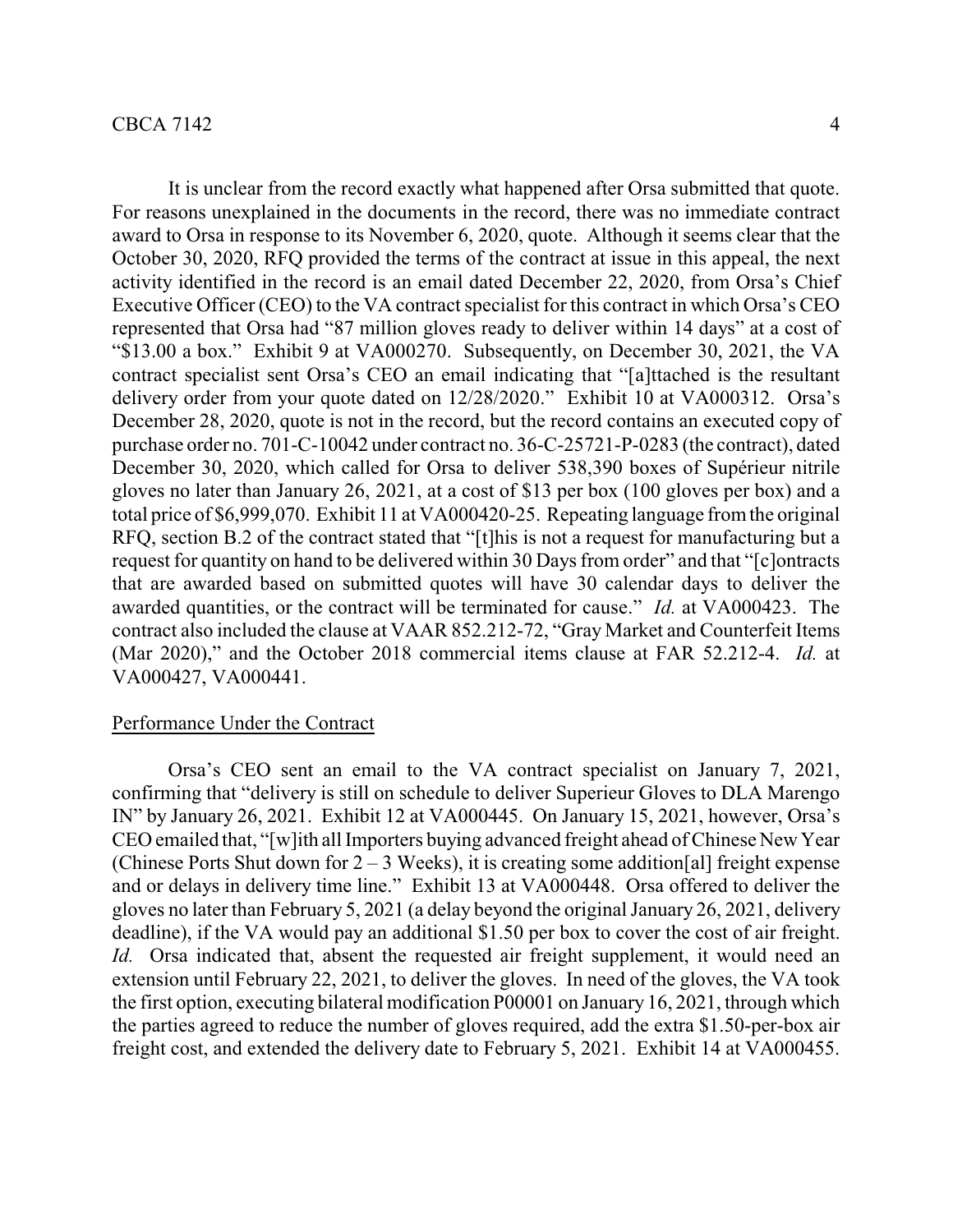Orsa did not deliver any nitrile gloves by the revised February 5, 2021, delivery date. Instead, Orsa sent the VA a letter that day explaining why it was not yet able to deliver any nitrile gloves:

It is with grave embarrassment and disappointment that we inform all interested parties of our inability to fulfill this contract.

From the outset, we have used multiple brokers with known suppliers for the Supérieur glove. The global pandemic has created sustained pressure on suppliers, shippers, 3rd party inspection (SGS), raw material costs and their availability which has been further complicated by outbreaks leading to shutdowns in factories and even entire provinces where the goods are produced.

All of our Supérieur suppliers have been and continue to be negatively impacted. We were advised that the Ever-Global plant was shut down temporarily due to an outbreak and has just recently come back online. Much of the stock that was available prior to the shutdown (ready stock country of origin) has been taken up or is at a much higher price point than could be supported. Throughout this process we've cultivated new suppliers for this particular glove only to be met with similar delivery issues. As the suppliers have failed, we've attempted to secure alternate glove options and sources and have been successful in locating sources of ready stock only to be hindered by the availability of 3rd party SGS scheduling (10-14 days) as well as airfreight availability and sometimes even cost as ready stock has increased significantly in the last 2 months and most severely in the last 30 days.

Exhibit 15 at VA000461. Nevertheless, Orsa advised the VA that "[w]e have approximately 233,000 boxes of nitrile gloves [that] meet all the requirements ready to ship" and "request 2 weeks extension to complete . . . the delivery of inventory." *Id.* at VA000460.

Subsequently, on February 10, 2021, Orsa sent the VA an email proposing that Orsa be allowed to substitute Cardinal Health Flexal 200 gloves (the Cardinal Health gloves) for the Supérieur gloves identified in the contract, as "[t]here is [sic] 1 Million Boxes [of the Cardinal Health gloves] in the US and we can deliver within 2 weeks." Exhibit 17 at VA000472-73. The VA's contract specialist responded the same day, asking, "If the gloves are on US soil, can they be delivered earlier than 2 weeks?" *Id.* at VA000472. Orsa's response was "most likely just add a buffer." *Id.* The VA contract specialist also requested a sample glove to be evaluated for technical acceptability. *Id.*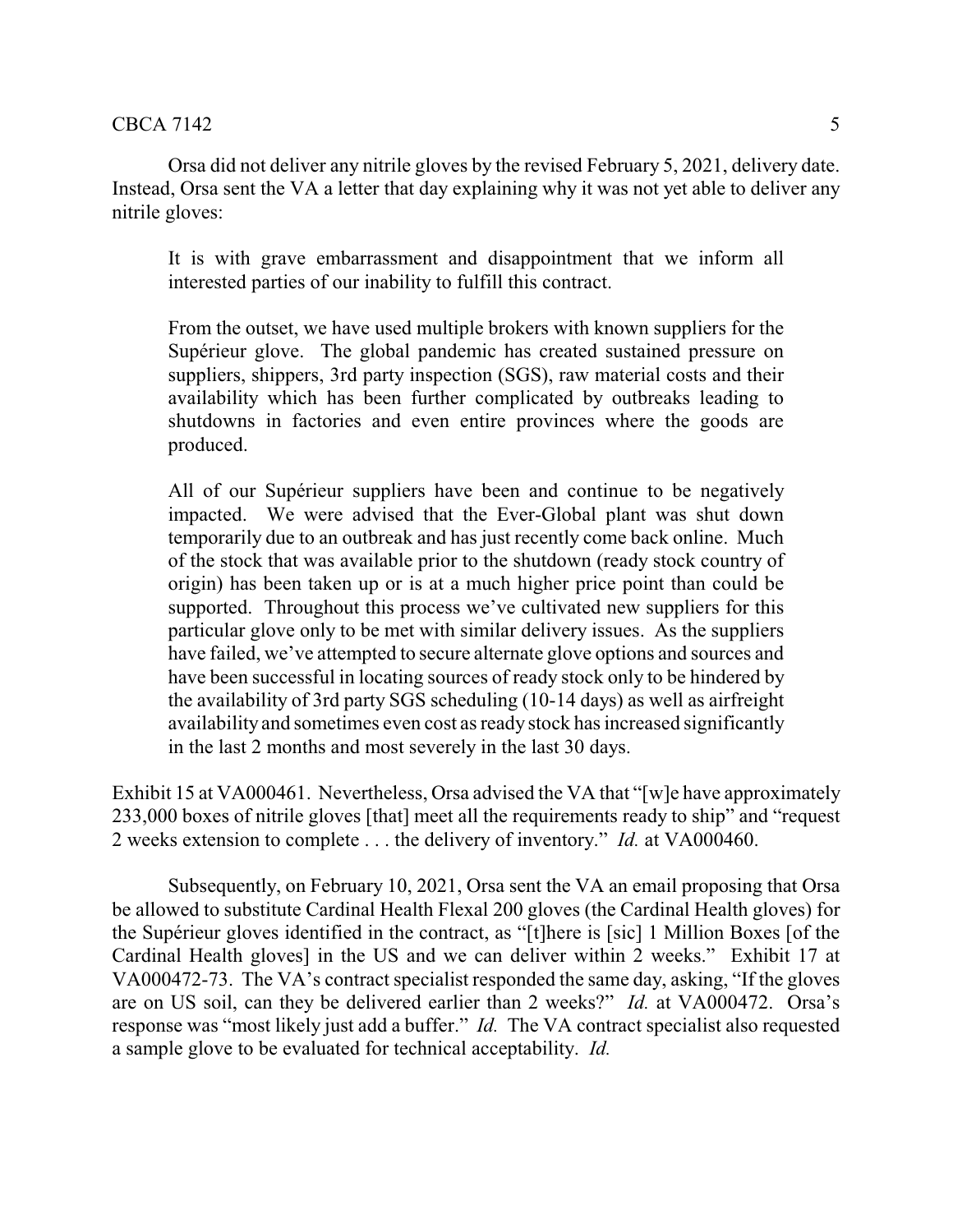### $CBCA 7142$  6

On February 12, 2021, Orsa's CEO notified the VA contract specialist that Orsa has "an opportunity to provide the full 478,000 in exact sizing of the Cardinal Flexal Gloves next week" and that "[t]he total amount of gloves available is 5 Million Boxes." Exhibit 18 at VA000484. Orsa asked that the VA "send a representative" to Los Angeles for a joint inspection "to ensure that the gloves we are requesting to exchange for the Superieur Gloves proposed meet 100% of the government requirements before we delivery [sic] these gloves to the VA." *Id.* It does not appear from the record that the VA sent a representative, but, on February 16, 2021, Orsa's CEO told the VA that Orsa was "awaiting an inspection of" the Cardinal Health gloves "to ensure they meet the requirement outlined in the awarded contract." Exhibit 33 at 1. He reported that Orsa "[c]oncurrently" was "working deals" with various suppliers in Houston, New Orleans, and Los Angeles to obtain nitrile gloves that it could deliver to the VA. Exhibit 19 at VA000485.

On February 18, 2021, Orsa's CEO emailed the VA contract specialist that Orsa had "secured, inspected and [is] arranging financing and delivery of Chemo rated Nitrile gloves (Cardinal Health Flexal 200)" and that "[w]e have access to 25MM boxes of Cardinal Health Flexal 200's on the ground in the US." Exhibit 21 at VA000503. Orsa reported that "we are ready to start delivery next week with the primary focus delivering the following to Marengo IN on or before 26 February 2021." *Id.* On February 19, 2021, Orsa's CEO emailed the VA contract specialist that the per-glove price would have to increase to \$0.15 per glove or \$15 per box of 100. Exhibit 21 at VA000505.

On February 19, 2021, the VA issued and Orsa executed modification P00002 to the contract, changing the nitrile gloves that Orsa was to deliver from Supérieur gloves to Cardinal Health gloves, reducing the quantity of gloves that Orsa would be delivering, increasing the pre-glove unit price from \$0.13 to \$0.15, increasing the total contract price from \$6,936,655 to \$6,960,000, and establishing a new delivery date of February 26, 2021:

Pursuant to FAR 52.212-4(c) Contract Terms and Conditions – Commercial Items – Changes. [Contract Line Item Number (CLIN)] quantities, delivery date will be 26 February 2021 and a price increase of \$.13 to \$.15 cents per glove due to glove supply shortage.

CLIN 1 SMALL NITRILE GLOVES FROM 80,000 BOXES (1 BOX = 100 EA) TO 34,000 BOXES (1 BOX = 200 EA).

CLIN 2 MEDIUM NITRILE GLOVES FROM 160,000 BOXES (1 BOX = 100 EA) TO 82,000 BOXES (1 BOX = 100 EA).

CLIN 3 LARGE NITRILE GLOVES FROM 160,000 BOXES (1 BOX = 100 EA) TO 82,000 BOXES (1 BOX = 100 EA).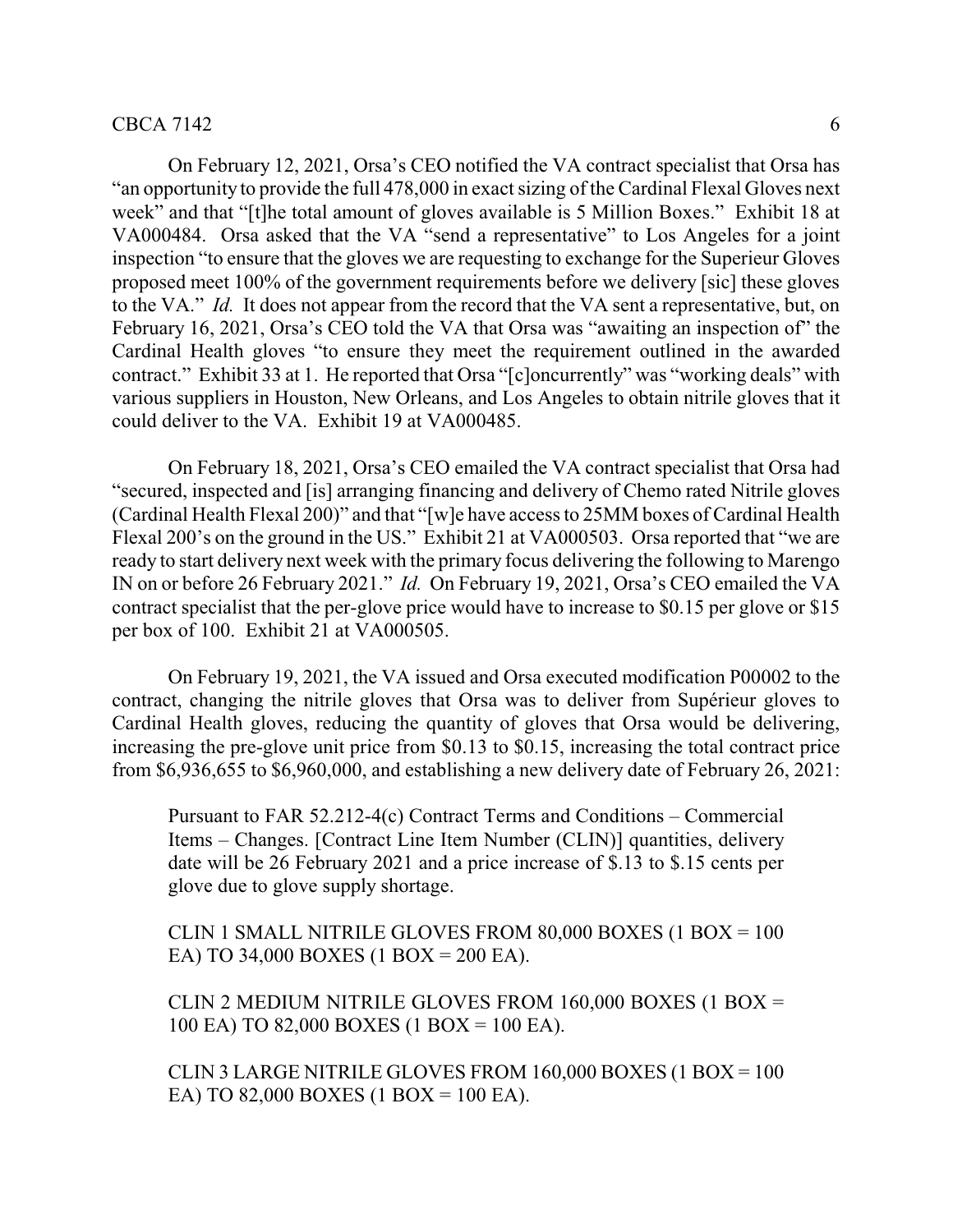# CLIN 4 EXTRA LARGENITRILE GLOVES FROM 80,000 BOXES (1 BOX  $= 100$  EA) TO 34,000 BOXES (1 BOX  $= 200$  EA).

Exhibit 22 at VA000539; *see id.* at VA000540-41 (reflecting change to "Cardinal Health Flexal" gloves with a delivery date of February 26, 2021).

Yet, questions about whether the gloves would be delivered and the provenance of the gloves remained. On February 24, 2021, the VA contract specialist emailed Orsa's CEO to confirm a conversation earlier that day:

By 8 am Central Time on 2/25, you must provide a signed letter showing where these gloves come from and that you are an authorized distributor. Even if these gloves are not Cardinal, we want evidence of where they came from and that you are authorized to sell.

By 8 am Central Time on 2/25, he must provide an address and time that we can have a third party inspection team examine the gloves on Friday, 2/26.

If all requested information is not submitted by 8AM CST on 2/25/2021, the termination for cause process will begin due to the inability to fulfill terms and conditions of the contract.

Exhibit 23 at VA000543.

On February 25, 2021, Orsa's CEO notified the VA contract specialist that it was having problems in procuring the Cardinal Health gloves but indicated that it had a lead on an offering of Kimberly Clark KC500 nitrile gloves that Orsa could arrange to deliver. Exhibit 24 at VA000561. The CEO then notified the VA contract specialist of additional leads on Hartalega GloveOn Palama 200 nitrile gloves and Hi-Care Thai nitrile gloves. *Id.* at VA000564-66, VA000591-94. That same day, Orsa's CEO notified the VA contract specialist that Orsa had "located and arranged an in person inspection of 11,448,800 individual Nitrile Gloves ready for sale and delivery from Myrtle Beach SC" that could "be inspected" at a specific location in Myrtle Beach, with the identified gloves being a mix manufactured by six different companies: Med Pride, Palm Care, Aurelia Transform, Brightway, Procure, and Safeko. Exhibit 26 at VA000619.

The contractual deadline of February 26, 2021, for delivery of the Cardinal Health gloves passed without any delivery.

Subsequently, on March 2, 2021, Orsa emailed the VA contract specialist to let him know that Orsa had forwarded supporting documents for yet another brand of gloves,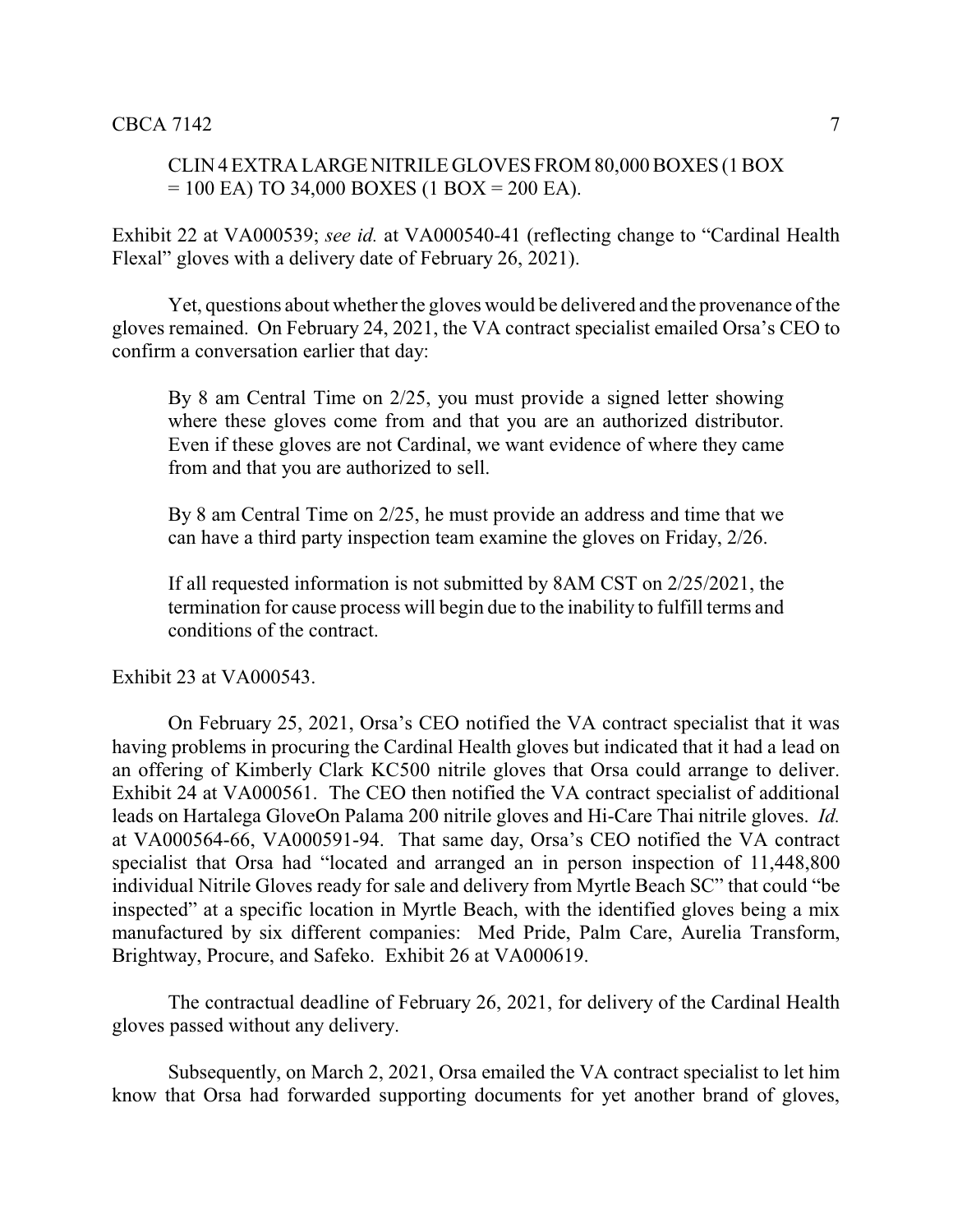# $\text{CBCA } 7142$  8

Medical Supply Company of Switzerland (MSCS) nitrile gloves from GAIA Corporation (Thailand) Limited, that Orsa indicated it might be able to provide and that it had attempted to deliver a sample glove for testing. Exhibit 36 at 1. The VA rejected the submission as unacceptable. Complaint ¶ 27; Answer ¶ 27. In its summary judgment response, Orsa asserts that the VA's rejection was unreasonable, Appellant's Summary Judgment Response at 17, but the record contains no evidence about the VA's rejection of the substitution request or its reasonableness.

## The Termination Decision and Orsa's Appeal

On March 16, 2021, the VA contracting officer issued a final decision terminating Orsa's contract for cause based upon Orsa's "not providing an authorized distributor letter and an address and time so we can have a third-party inspection team examine the gloves" and Orsa's failure to deliver the Cardinal Health gloves by the due date of February 26, 2021. Exhibit 27 at VA000630. In his decision, the VA contracting officer provided Orsa with notice of its appeal rights.

Subsequently, on April 19, 2021, Orsa notified the VA contracting officer that it was "100% prepared to deliver INTCO Touch Flex Nitrile Gloves" – yet another nitrile glove brand – "immediately from current inventory [that] is in the US (Orange County CA)." Exhibit 29 at VA000635. The record does not identify any response from the VA.

On June 4, 2021, Orsa filed this appeal with the Board, requesting that the termination for cause be converted to one for the Government's convenience. The VA subsequently filed its motion for summary judgment.

# Discussion

### The Validity of the VA's Termination Decision

Pursuant to FAR 52.212-4(m), the commercial items termination for cause provision included in Orsa's contract, "[t]he Government may terminate this contract, or any part hereof, for cause in the event of any default by the Contractor, or if the Contractor fails to comply with any contract terms and conditions."

If a contractor challenges a termination for cause before the Board, "the government initially has the burden of proving that the termination for cause was valid." *Brent Packer v. Social Security Administration*, CBCA 5038, et al., 16-1 BCA ¶ 36,260 (quoting *KSC-TRI Systems, USA, Inc.*, ASBCA 54638, 06-1 BCA ¶ 33,145 (2005)). "Once the agency has satisfied its threshold burden to support a termination for [cause], the burden shifts to the contractor to establish that its failure to comply with the terms and conditions of the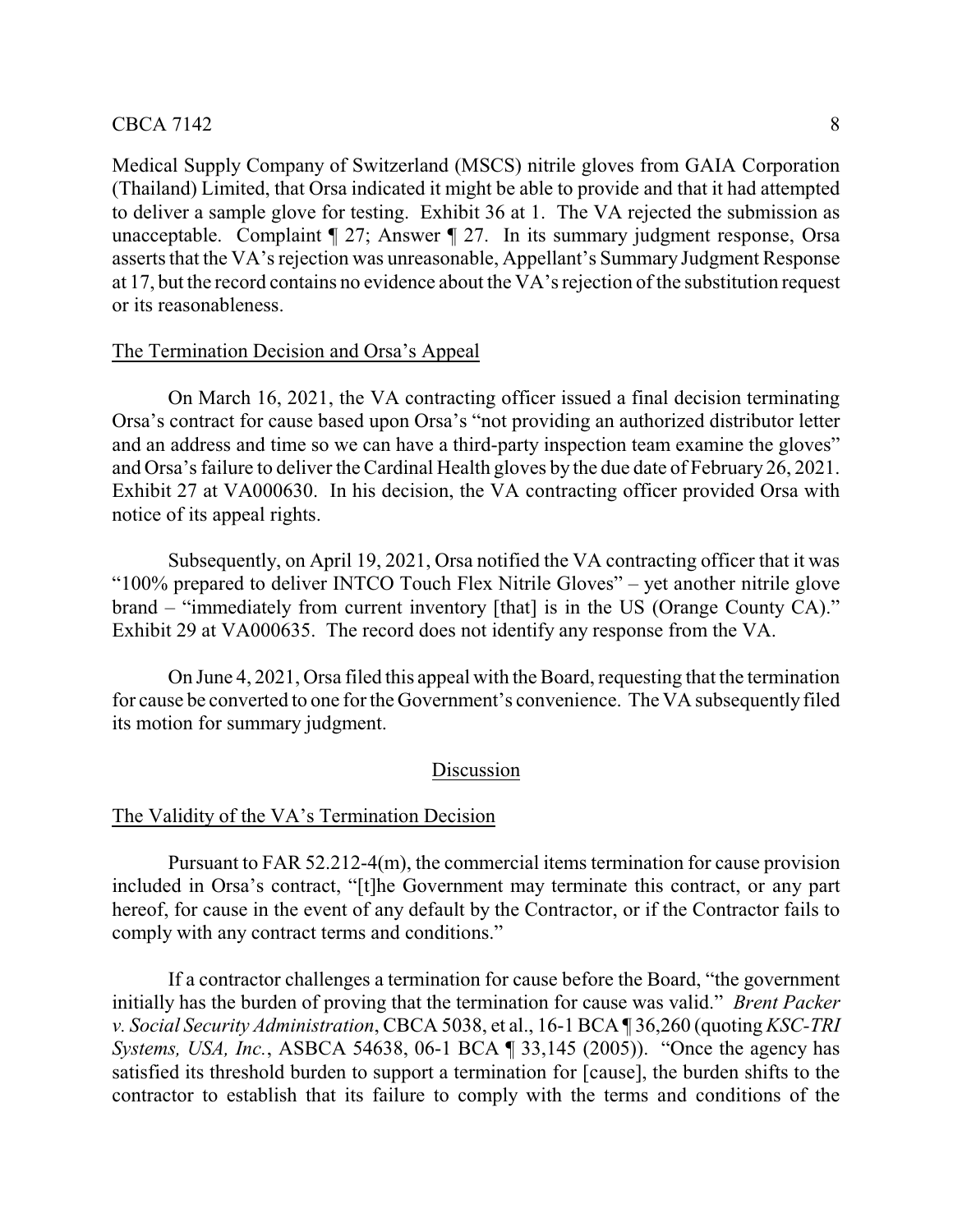contract[]was excusable." *ORSA Technologies*, CBCA 7141, slip op. at 9 (quoting *Carmazzi Global Solutions, Inc. v. Social Security Administration*, CBCA 6264, et al., 19-1 BCA ¶ 37,340). "To the extent that the contractor claims that excusable delays impacted its performance and entitled it to extra time to perform, the contractor bears the burden of proving excusability." *Id.* (citing *1-A Construction & Fire v. Department of Agriculture*, CBCA 2693, 15-1 BCA ¶ 35,913).

In this case, the VA has satisfied its burden of showing that the termination for cause was valid. Under the contract, as modified by modification P00002, Orsa was required to deliver Cardinal Health nitrile gloves by February 26, 2021. Orsa did not deliver any gloves by the due date, and the VA contracting officer subsequently terminated the contract. "A contractor's failure to make timely delivery of agreed-upon goods establishes a prima facie case of default." *General Injectables & Vaccines, Inc. v. Gates*, 519 F.3d 1360, 1363 (Fed. Cir. 2008). The VA has established its prima facie case.

## Orsa's Defenses to the Termination

Because the VA has met its threshold burden, Orsa has the burden of showing that it was excused from meeting the February 26, 2021, deadline. It raises the following arguments:

Lack of a Cure Notice. Orsa argues that the termination was defective because the VA was obligated but failed to provide Orsa with a cure notice before termination. The VA did not terminate the contract for cause until March 16, 2021, after Orsa missed the February 26, 2021, delivery deadline to which it had agreed in modification P00002. In a commercial items contract, no cure notice is required "for late delivery." FAR 12.403(c). Although Orsa argues that a cure notice was required here because there are "broader issues at play" during a pandemic, Appellant's Summary Judgment Response at 16, whether a cure notice is necessary as a prerequisite to termination is governed by the language of the termination clause itself. The language of Orsa's contract does not impose a requirement for a cure notice prior to termination for late delivery, even if there is a pandemic. For the same reasons that we explained in *ORSA Technologies*, CBCA 7141, slip op. at 9, we reject Orsa's argument that a cure notice was required in the circumstances here.

Excusable Delays. Orsa argues that its inability to deliver the Cardinal Health nitrile gloves by February 26, 2021, was excused because of difficulties resulting from COVID-19. Orsa's argument borders on the frivolous. Orsa signed a contract modification on February 19, 2021, agreeing to deliver the required nitrile gloves within the next seven days (that is, by February 26). Orsa did not deliver. "It is well established a contractor is responsible for 'ensuring that the labor, materials, and equipment necessary for timely delivery are available to it.'" *Mule Engineering, Inc.*, ASBCA 60854, 17-1 BCA ¶ 36,728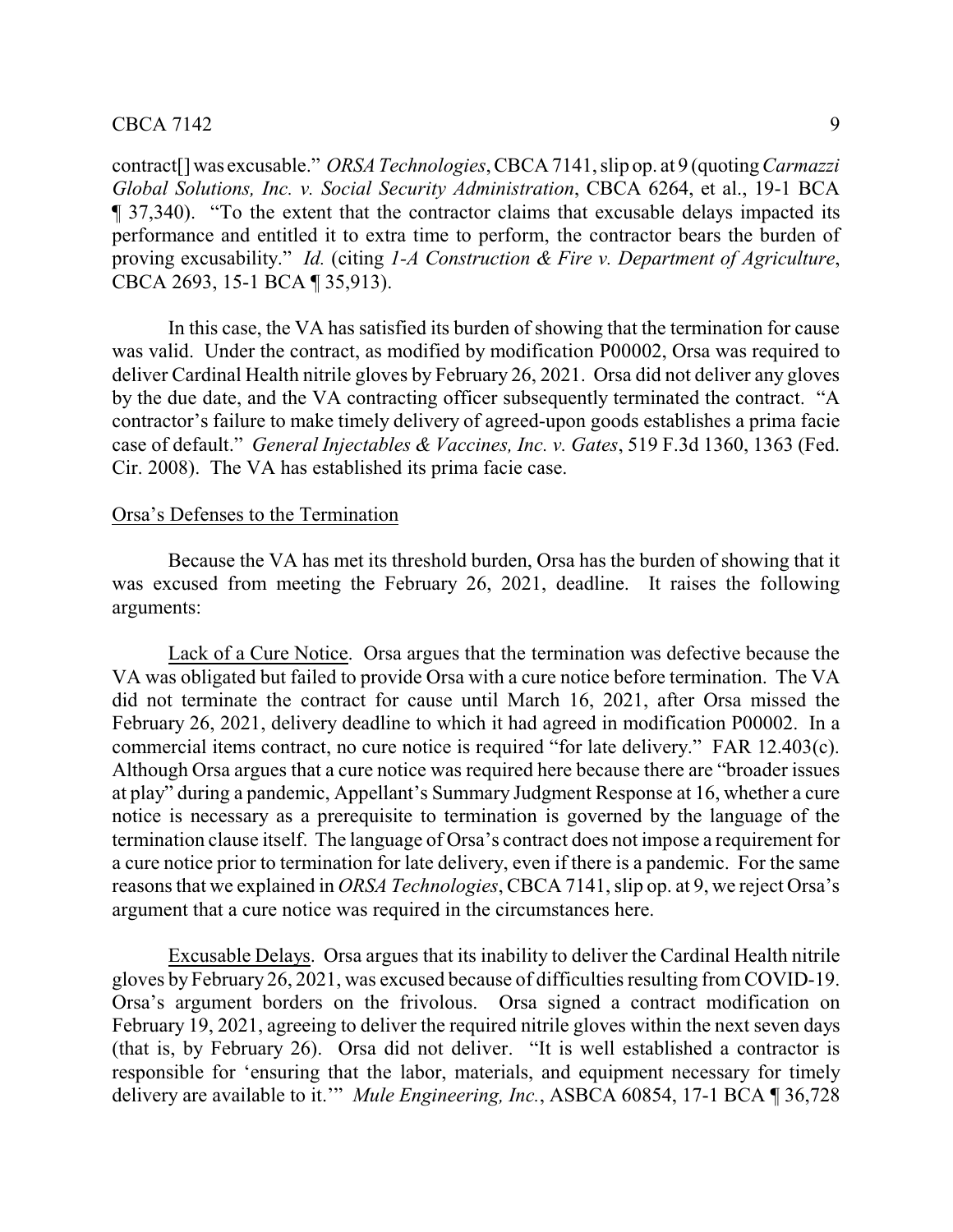(quoting *Sack Sinha & Associates, Inc.*, ASBCA 46916, 96-2 BCA ¶ 28,346). "If a contractor fails to so ensure, it must suffer any consequences arising from that failure." *Id.* (quoting *Sack Sinha*).

Orsa devotes the bulk of its summary judgment briefing to arguing that the VA should have known fromOrsa's original quote for this contract that Orsa did not actually have nitrile gloves "on hand" (despite the RFQ requirement for "on hand" gloves) when it obtained the contract and that a "perfect storm" of problems resulting from the COVID-19 pandemic excuse its failure to locate and procure acceptable nitrile gloves in a timely manner. Yet, what the Government knew about Orsa's inventory at the time of the original contract award is irrelevant to the validity of the VA's termination decision. Orsa signed bilateral contract modification P00002 on February 19, 2021, agreeing to a new delivery deadline of February 26, 2021. "It is well established that the 'action of the parties in agreeing upon a new delivery schedule eliminates from consideration the causes of delay occurring prior to such agreement.'" *Sack Sinha* (quoting *RFI Shield-Rooms*, ASBCA 17374, 77-2 BCA ¶ 12,714). "In establishing a new delivery date, the parties agree to 'let bygones be bygones' and '[a]ny delinquencies on the part of either the contractor or the Government [a]re 'washed out.'" *Environmental Devices, Inc.*, ASBCA 37430, et al., 93-3 BCA ¶ 26,138 (quoting *Winder Aircraft Corp.*, ASBCA 4364, et al., 58-2 BCA ¶ 2044). That is, "[i]n agreeing to a new delivery schedule, a contractor erases the ability to raise pre-existing causes of delay." *Bulova Technologies Ordnance Systems LLC*, ASBCA 57406, 14-1 BCA ¶ 35,521; *see Lit-Ning Products Co.*, GSBCA 3894, 74-2 BCA ¶ 10,816 ("The effect of the extension of the delivery schedule made by Modification No. 2 precludes considering this [premodification] delay since the presumption is that all delays and their causes were considered when this new delivery schedule was agreed upon by both parties."). "Where the parties have executed a contract modification containing a new delivery date, as here, the contractor must perform by the new date unless delayed by an excusable cause arising *after* the modification." *Environmental Devices* (emphasis added).

Orsa has identified no new basis for delay that occurred after it executed modification P000002 on February 19, 2021, that could be considered excusable. In fact, most of the events about which Orsa complains, including import limitations on gloves from a large nitrile glove manufacturer in July 2020 and the temporaryCOVID-caused shutdown of many manufacturing facilities for that same glove manufacturer in November 2020, occurred before the VA even awarded the contract at issue here. Even if some described events occurred after the original December 30, 2020, contract award date, the only events that could be of relevance to Orsa's challenge to the termination decision are those that occurred after the February 19, 2021, date upon which the parties mutually established a new delivery deadline. Orsa has identified nothing new that happened between February 19 and the February 26 due date.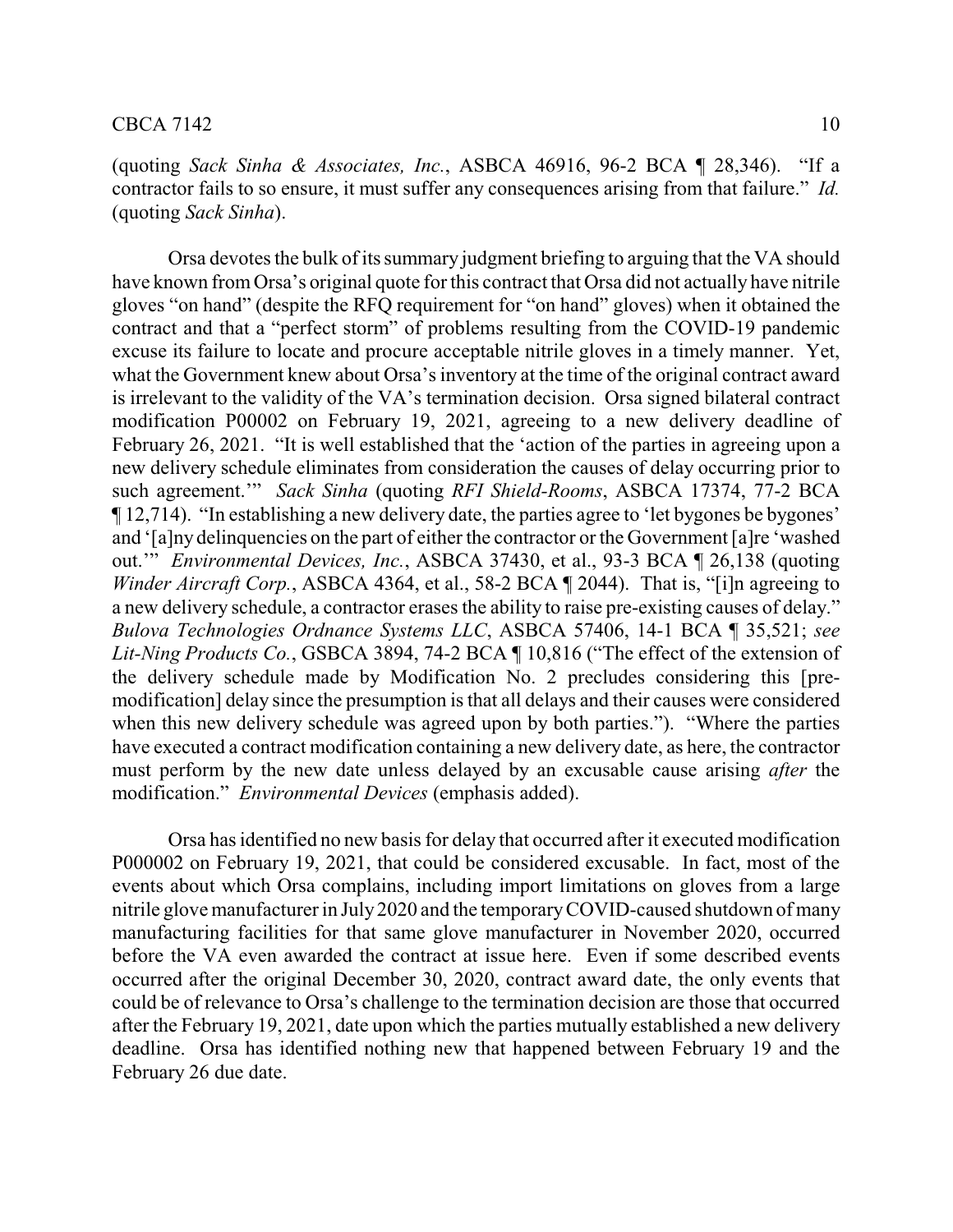### $\text{CBCA 7142}$  11

Orsa cites to the COVID-19 pandemic as the basis of its excusable delay claim. It argues that it does not matter whether it could have or should have anticipated its postmodification delays because, since the "Excusable Delays" provision in FAR 52.212-4(f) expresslymentions "epidemics," it does not matter whether causes of delaywere foreseeable when it executed the contract modification. We rejected that argument in *ORSA Technologies*, CBCA 7141, slip op. at 11-13, explaining there that the "Excusable Delays" clause only excuses delays that, as expressly stated in the clause, are "beyond the reasonable control" of the contractor. That limitation precludes excusing foreseeable delays. *Id.* at 11-12. Because the causes of delay that Orsa cites in this case were foreseeable when it executed modification P000002, Orsa has identified no viable excuse for its contract delivery failure. *See Asheville Jet Charter & Management, Inc. v. Department of the Interior*, CBCA 4079, 16-1 BCA ¶ 36,373 (finding that the purpose of the excusability proviso in FAR 52.212-4(f) is "to protect the contractor against the unexpected" and that the events listed in the proviso are not "always to be regarded as unforeseeable, no matter what the attendant circumstances are" (quoting *United States v. Brooks-Callaway Co.*, 318 U.S. 120, 123  $(1943)$ ).

Orsa also offers a declaration from its CEO in which he attests that the reason for Orsa's inability to deliver the Cardinal Health gloves after executing modification P00002 was "due to events beyond its control [resulting from] unforeseen impacts [from] COVID that continued to get worse" and asserts that "[t]he available supply of gloves dropped precipitously" after it executed the modification "and ORSA had difficulty securing the required supply." Declaration of Jonathan Woodruff (Nov. 22, 2021) ¶ 19. Orsa's CEO also attests that, had the VA extended its delivery deadline rather than terminating the contract, Orsa "would have been able to locate an acceptable source of the gloves to satisfy the VA's needs" and that, had the VA allowed additional glove substitutions, Orsa "could have secured multiple alternative options." *Id.*  $\P$  21–22. The declaration says nothing about why, when it executed modification P00002, Orsa should not have anticipated problemsin acquiring the required nitrile gloves (gloves to which Orsa had previously represented it already had access) and provides no basis for the affiant's confidence that Orsa "would have" obtained acceptable nitrile gloves in the future. A declaration based upon such conjecture and speculation provides no basis for defeating a motion for summary judgment. *See Applied Cos. v. United States*, 144 F.3d 1470, 1475 (Fed. Cir. 1998) ("It is well settled that 'a conclusory statement on the ultimate issue does not create a *genuine* issue of fact.'" (quoting *Imperial Tobacco Ltd. v. Philip Morris, Inc.*, 899 F.2d 1575, 1581 (Fed. Cir. 1990))). The CEO's generalized reasons for post-modification delays conflict with the clear evidence of record showing that Orsa was well aware when it executed modification P00002 of the delays and difficulties in obtaining nitrile gloves that had been occurring for months. Given Orsa's repeated history of representing that it had nitrile gloves in hand and only later telling the VA that it did not, the speculation in the declaration that Orsa could have and would have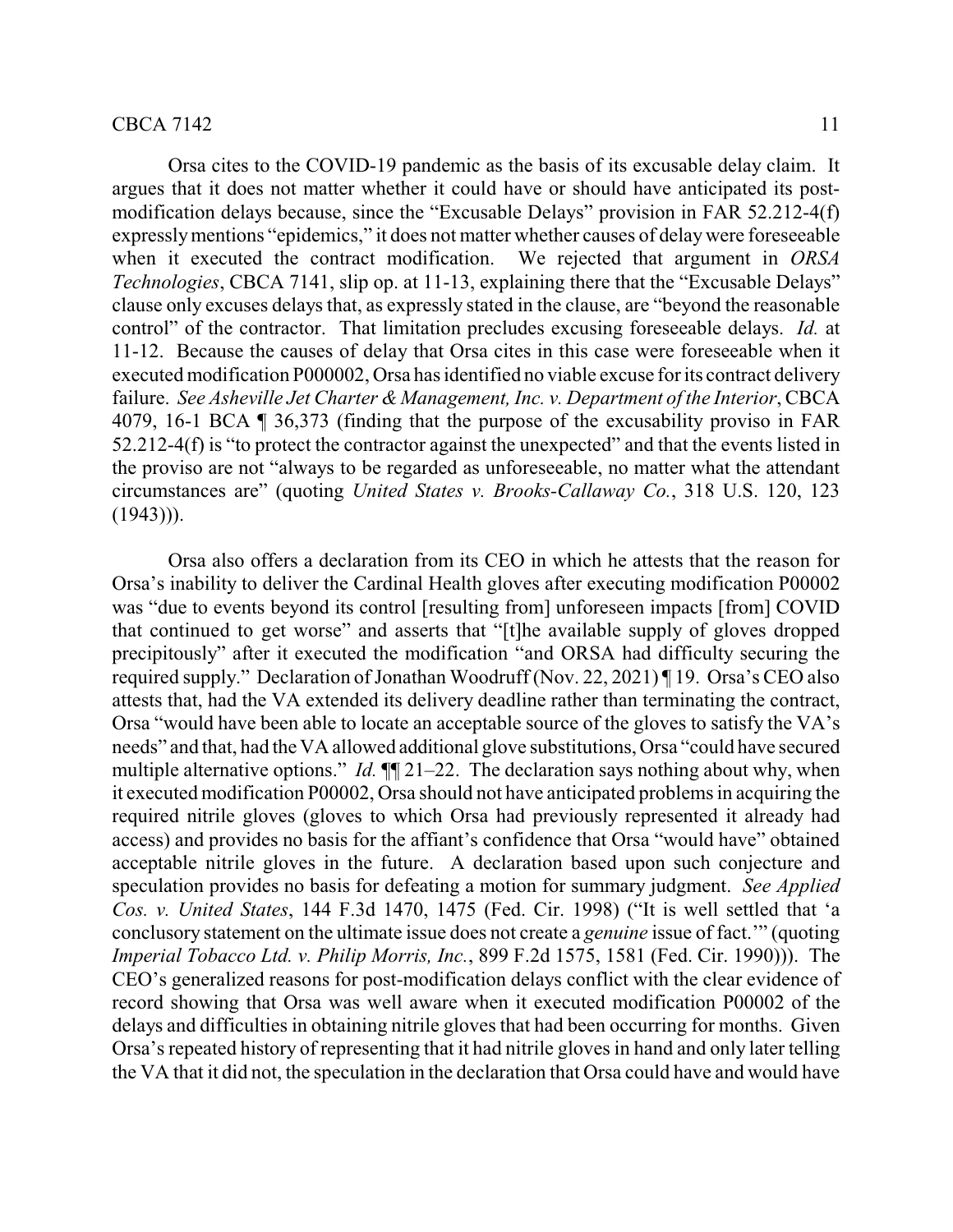### $CBCA 7142$  12

delivered gloves with further extensions and substitutions is simply not credible. The declaration provides no basis for overcoming the VA's entitlement to summary judgment.

Orsa also asks that we postpone any decision on the VA's summary judgment motion in favor of a hearing at which it intends to "call an expert witness who will testify that the 'perfect storm' [affecting the] nitrile glove market was not foreseeable at the time of contract award and that this prevented [Orsa] from delivering the gloves by the contract delivery date as revised." Appellant's Summary Judgment Response at 13. If Orsa had evidence to produce in response to the VA's summary judgment motion, it should have included it in its response brief. *ORSA Technologies*, CBCA 7141, slip op. at 8 (citing *Mingus Constructors, Inc. v. United States*, 812 F2d 1387, 1390-91 (Fed. Cir. 1987)). Further, evidence of whatever "perfect storm" existed "at the time of contract award" is irrelevant to this case given that, on February 19, 2021, Orsa executed modification P00002, agreeing to deliver nitrile gloves byFebruary 26, 2021. As discussed above, that bilateral modification rendered all earlier delays and the reasons for those delays immaterial to this case. The only relevant excusable delay analysis relates to unanticipated and unforeseeable delays that developed after February 19, 2021, the date upon which the parties agreed to a new delivery schedule. *Sack Sinha*; *Environmental Devices*. Orsa has identified no unforeseeable delays that occurred between February 19, 2021, and the February 26, 2021, delivery deadline.

The VA's Refusal to Approve Another Glove Substitution. Orsa complains that, after Orsa failed to deliver the Cardinal Health gloves that the VA had agreed to allow Orsa to substitute for the Supérieur gloves, the VA inexcusably failed to give Orsa yet *another* opportunity – after Orsa failed to meet the first three contractual delivery deadlines – to deliver a different brand of nitrile gloves than the one required by modification P00002. Having failed to deliver the Cardinal Health gloves by the February 26, 2021, deadline, Orsa sent the VA an email on March 2, 2021, stating that it had access to MSCS nitrile gloves by GAIA Corporation (Limited) Thailand that it thought it could deliver. Exhibit 36 at 1. The VA rejected the proposed substitute as unacceptable, and Orsa argues (without any supporting evidence) that the replacement gloves met the VA's needs and that the rejection was unreasonable. Representations of counsel without any supporting evidence, like those in Orsa's summary judgment response, are insufficient to create a genuine issue of material fact sufficient to defeat the Government's summary judgment motion. *Levi Strauss & Co. v. Genesco, Inc.*, 742 F.2d 1401, 1404 (Fed. Cir. 1984).

In any event, the VA had no obligation to accept Orsa's post-breach substitution request. *See Southern Systems, Inc*., ASBCA 43797, et al., 00-1 BCA ¶ 30,762 ("The general rule is that the Government is entitled to strict compliance with its specifications and," absent a clause that states to the contrary, "is not obligated to accept substitutes."). Orsa had committed itself bycontract (as amended bymodification P00002) to deliver Cardinal Health gloves to the VA by February 26, 2021. By failing to deliver by that deadline, Orsa breached